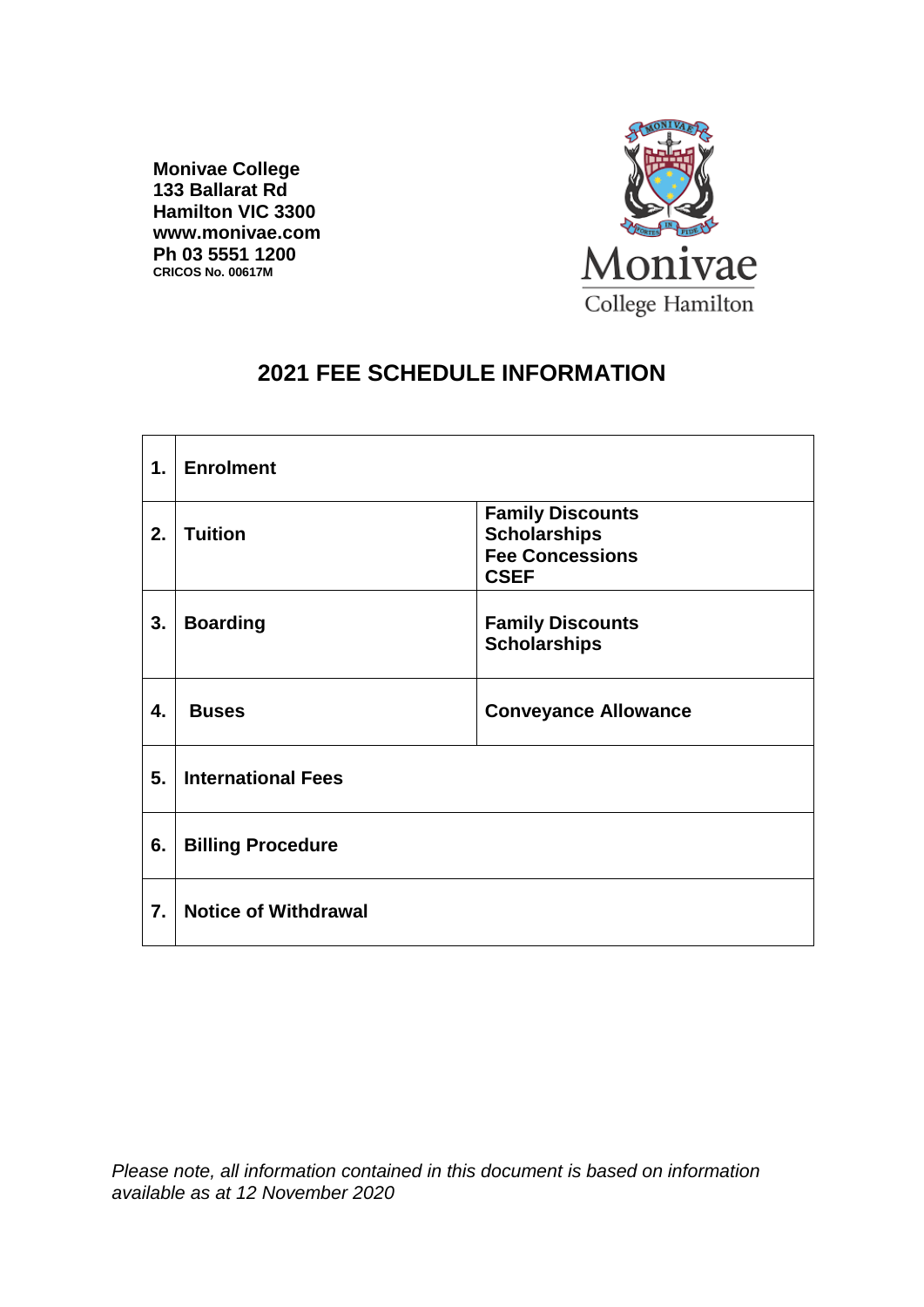# **1. ENROLMENT**

## **Enrolment Application fee**

An application fee of \$100 is charged for each individual enrolment. This covers the administration cost of processing the application and is non-refundable.

## **Enrolment Acceptance Deposit**

An acceptance deposit of \$300 is charged to all prospective students who have enrolled during the year(s) preceding their commencement at Monivae College. Payment of the Acceptance Deposit indicates a clear commitment of intention by the parent(s) to take up the place that has been offered. In the event that the parent subsequently withdraws the student, there will be no refund of the acceptance deposit. If the student takes up their place, \$200 of the deposit will be credited against the tuition fees in the student's commencement year.

# **2. TUITION (Global fee)**

| <b>Tuition Fees</b> | <b>Per student</b> |
|---------------------|--------------------|
| Year <sub>7</sub>   | \$5,250            |
| Year <sub>8</sub>   | \$5,250            |
| Year 9              | \$5,850            |
| Year 10             | \$5,850            |
| Year 11             | \$6,450            |
| Year 12             | \$6,450            |

| <b>Capital Levy</b> | <b>Per Family</b> |
|---------------------|-------------------|
| Capital Levy        | \$300             |

#### **Tuition Fees**:

These fees are charged on a per student basis with discounted rates applicable to families who have more than one child attending the College at the same time (see discount rates next page). Tuition fees are generally adjusted annually in line with the CPI education index. For 2021 there was no increase to Monivae's fees.

# **The Global Fee incorporates:**

- Tuition
- Textbooks (excluding workbooks)
- All compulsory camp and retreat fees
- Excursion fees
- Cadet fees
- Schoolcare Accident Insurance
- Student Diary
- School Magazine (1 per family)
- Monivae Old Collegians Association Membership
- Maths, English, Science & Geography National Competition fees (Year 7-9)
- Annual Internet Usage (\$20 account, additional usage extra)
- Annual Printing Usage (\$20 account, additional usage extra)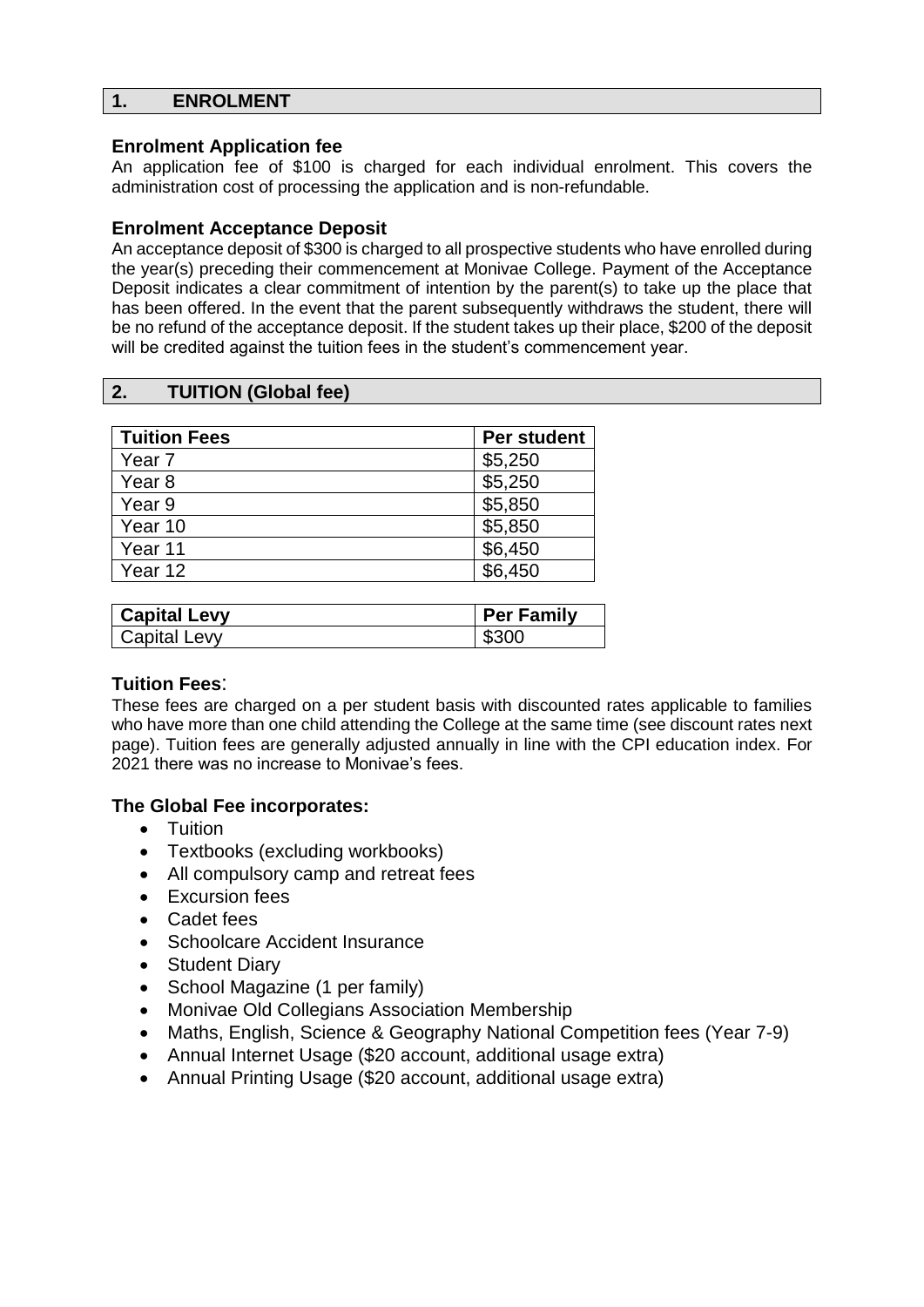### **Items that are not included:**

- **Stationery requirements**
- Year 11 Presentation Ball
- Year 12 Dinner
- Specific subject course materials for VET and VCAL
- Uniform
- Photocopy and print costs that exceed the limits above
- Music tuition and Instrument hire
- Library charges late fees and replacement costs
- Non curriculum excursions/camps
- Money for casual days
- **Socials**

### *Family Discounts*

The following discounts apply to families with more than 1 child enrolled at Monivae College at the same time. **Discount applies to the Global fee only**.

| 1 Student          | Nil                                      |
|--------------------|------------------------------------------|
| 2 Students         | 20% off the youngest child's tuition fee |
| 3 Students         | 20% off the second child's tuition fee   |
|                    | 80% off the youngest child's tuition fee |
| 4 Students         | 20% off the second child's tuition fee   |
|                    | 80% off the third child's tuition fee    |
|                    | 80% off the youngest child's tuition fee |
| 5 or more Students | Same formula as above                    |

# *Tuition Scholarships*

Monivae offers General Excellence Scholarships for students who are entering Year 7 or Year 10. These scholarships are awarded to students who demonstrate outstanding achievement or potential across a range of areas. For further information, please contact the Registrar.

#### *Tuition Fee Concessions / Bursaries*

Monivae offers financial need bursaries to families experiencing financial hardship. Applicants will be required to supply financial information to verify their circumstances which will then be considered by the Business Manager and Principal only. Please contact Monivae's Finance Office or the Registrar for further information.

# *Camps, Sports and Excursions Fund*

CSEF is provided by the Victorian Government to low-income families to help towards camps, sports and/or excursion expenses. To be eligible you are required to be a holder of Veterans Affairs Gold Card or an eligible Centrelink Health Care Card or Pension Concession Card or be a temporary foster parent. In 2021, the one off payment is \$225. For further information, please contact Monivae or refer to the Website:

[http:](http://http/) [www.education.vic.gov.au/csef](http://www.education.vic.gov.au/csef)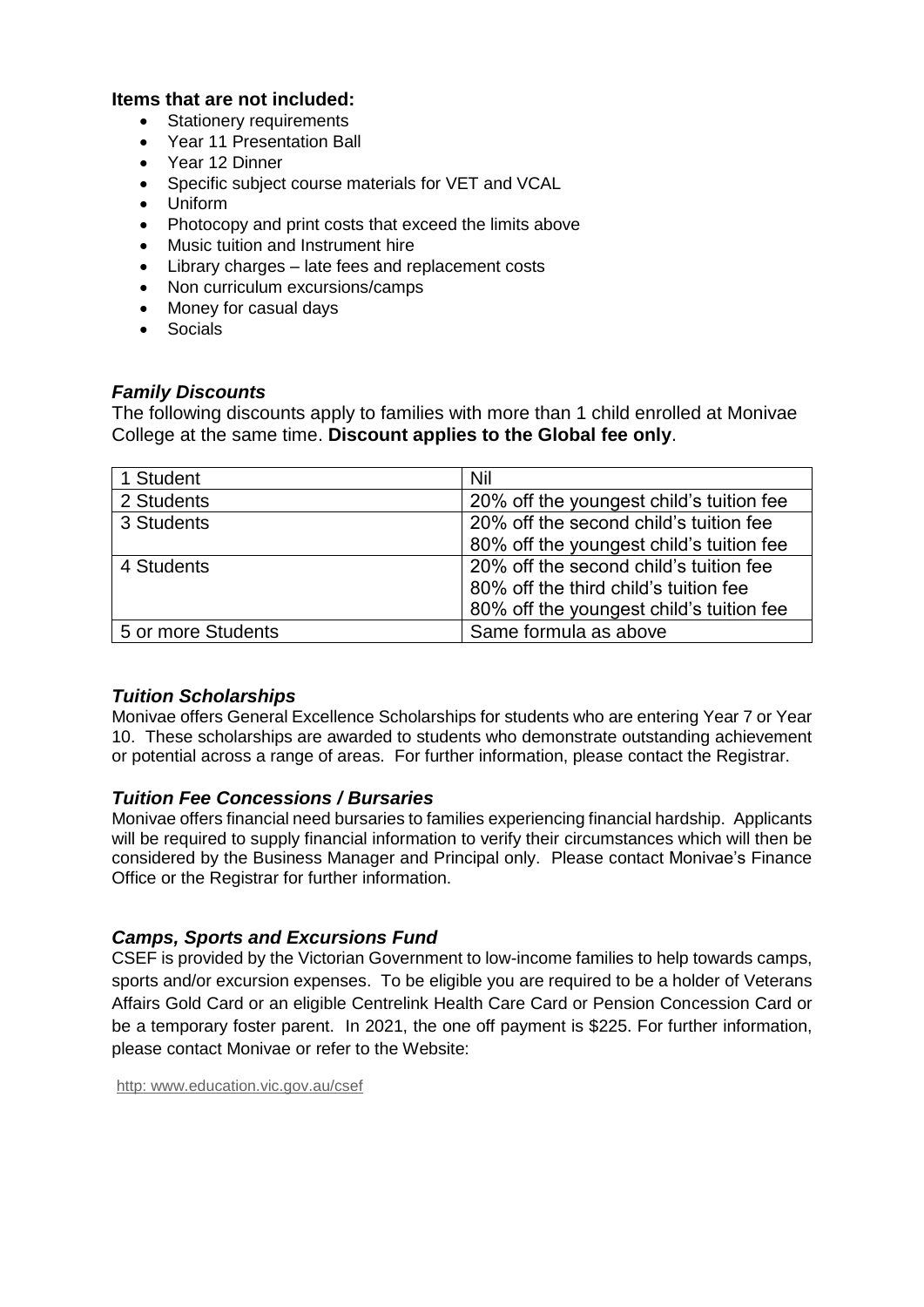# **3. BOARDING (in addition to Tuition Fees)**

| <b>Boarding Fees</b>                 | Per student                      |
|--------------------------------------|----------------------------------|
| <b>Full Boarding</b>                 | \$16,400                         |
| <b>Weekly Boarding</b>               | \$14,200                         |
| Overnight (Casual Board)             | \$80 per night                   |
| Weekend Board - weekly boarders only | \$90 (for Friday and/or Saturday |
|                                      | nights)                          |
| <b>Boarders Bus</b>                  | See Part 4 (Buses).              |

# *Family Discounts*

| 2 or more Students | 10% off the youngest child's |
|--------------------|------------------------------|
|                    | boarding fee                 |

# *Boarding Scholarships*

Monivae offers limited Boarding Scholarships. This scholarship is available for full or weekly boarding students who demonstrate ways in which they can positively contribute to Boarding life and the College in general. For further information, please contact the Registrar.

# **4. BUSES**

# • **Bus Fees – Portland and Heywood region**

Monivae College provides a bus service which is billed at the beginning of the year (Casual bus passes are also available for purchase at the Reception desk.) Further information is available at the start of 2021 on bus routes and charges.

# • **Bus Fees - Boarders Bus**

Monivae College provides a bus service for Boarders (travelling north and west respectively), which is billed at the beginning of the year. (Casual bus travel can be arranged through the Director of Boarding.) Further information is available at the start of 2021 on bus routes and charges.

- **Other Bus Services (not run by Monivae) – contact references:**
- a) Government (regional) Bus Services:

To apply for travel please go to schoolbus.educationapps.vic.gov.au

b) Guthrie's Casterton bus service:

Monivae coordinates Casterton bus travellers on Mr Neale Guthrie's bus service. Costs when using this service are **FULLY REIMBURSED** by the Department of Education Conveyance Allowance. Please contact Mr Neale Guthrie 0419 518 280

c) Hamilton School town bus service:

Casual fares to be paid to the driver. Weekly, Monthly and Term tickets are available, please contact the bus service for these rates, Trotters: 5572 3123.

# *Conveyance Allowance*

A Conveyance Allowance is available from the Education Department for students who live more than 4.8km from their school. This allowance covers private car travel, private bus travel (e.g. Portland/Heywood bus) and public transport (Guthrie's Casterton bus and Trotters school town bus services). To be eligible, students must live more than 4.8km by